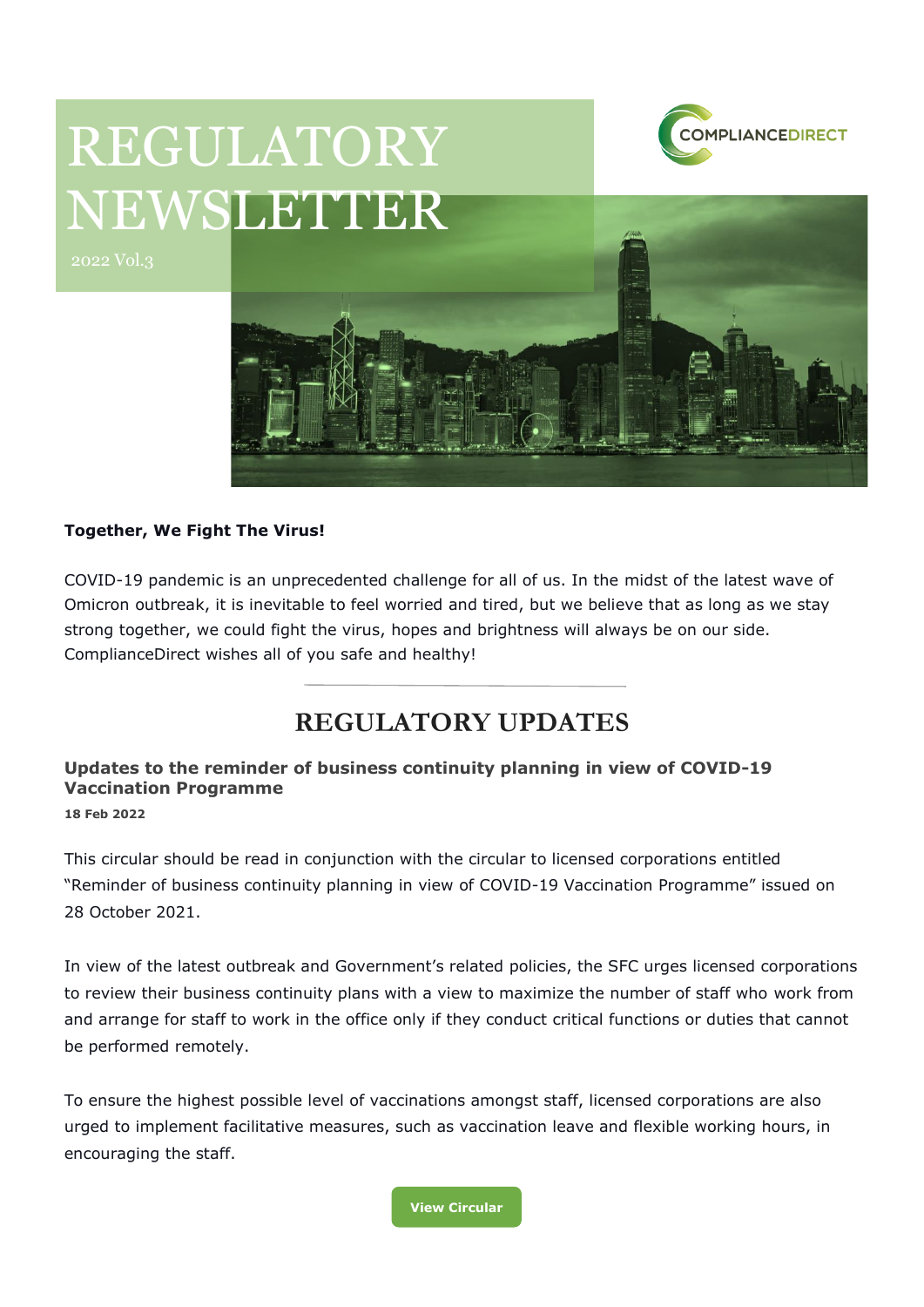## **Circular to issuers of SFC-authorized investment products 18 Feb 2022**

Refer to the Circular issued by the SFC on 18 February 2022, issuers of SFC-authorized investment products ("Issuers") are urged to review and maintain an up-to -date and effective business continuity plan ("BCP"), due to the latest wave of COVID-19 infections and increasing number of firms adopting work-form-home arrangements.

The BCP should ensure the continuous operations relating to SFC-authorized investment products without undue disruption to protect investors' interests. These include product valuation, dealing and trading arrangements, trading of underlying assets and product risk management. Please be reminded that the BCP should also be discussed with key counterparties and third party service providers.

Issuers should properly monitor and manage their operations and take prompt and effective measures to mitigate any potential adverse impact on the SFC-authorized investment products and the investors. Any material or untoward issue that may have a significant impact, the Issuers should keep investors informed at all times and immediately report to the SFC.

**[View Circular](https://apps.sfc.hk/edistributionWeb/gateway/EN/circular/doc?refNo=22EC13)**

#### **Supplemental Circular on Streamlined requirements for eligible exchange traded funds adopting a master-feeder structure 25 Feb 2022**

This circular is supplemental to the SFC's Circular on streamline requirements for eligible exchange trade funds (ETFs) adopting a master-feeder structure (the "Master-feeder ETF Circular") issued on 16 December 2019.

The SFC have conducted a recent review regarding applications of eligible ETFs adopting a masterfeeder structure with a view to offering more investment chance to investors and facilitating the growth of Hong Kong ETF market while maintaining an appropriate level of investor protection. This Circular sets out the resulting changes to the Master-feeder ETF Circular.

The SFC is prepared to relax the fund size and track record requirements. Under the revised, an eligible master ETF must have a fund size of not less than USD 400 million and a track record of more than 1 year at the time of the feeder ETF's listing on the HKEX.

**[View Circular](https://apps.sfc.hk/edistributionWeb/gateway/EN/circular/doc?refNo=22EC16)**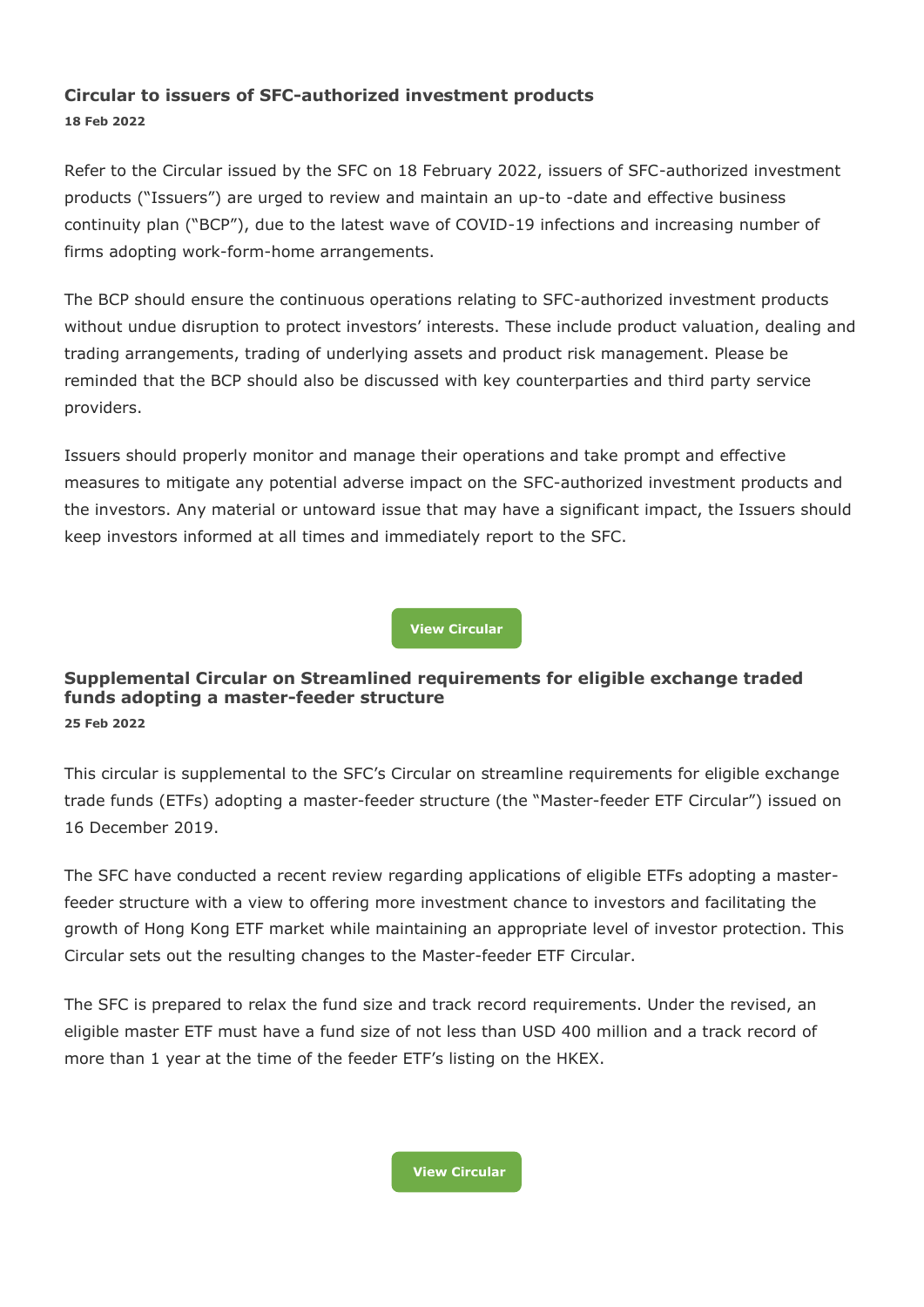# **Circular to Licensed Corporations Engaged in Asset and Wealth Management Activities - Wealth Management Activities Survey 2021**

**25 Feb 2022**

The SFC have now commenced the Asset and Wealth Management Activities Survey 2021 (the "Survey") to collect information and market facilitation purposes and to develop a better understanding of the state of the industry.

For licensed corporations which had gross operating income derived from asset management, giving advice on funds/portfolios and/or private wealth management during 2021, please complete the whole questionnaire. If the licensed corporation did not engage in any of the activities covered in the survey throughout the year, also need to fill in the part of General Information in the questionnaire.

Due to the latest situation of the COVID-19, the SFC have extended the response period to 25 April 2022. Licensed Corporation could complete and submiss the questionnaire though WINGS by the deadline. The questionnaire can be accessed at: [http://wings.sfc.hk/awmas/#/en/](https://wings.sfc.hk/awmas/#/en/)



# **ENFORCEMENT NEWS**

# **SFC reprimands and fines South China Commodities Limited \$4.8 million for regulatory breaches 14 Feb 2022**

SFC reprimands and fines South China Commodities Limited (SCCL) \$4.8 million for failures in complying with AML/CFT and other regulatory requirements between June 2017 to October 2018.

The SFC's investigation found that SCCL:

1) did not conduct any due diligence on the customer supplied systems used by 10 clients fr placing orders during the material time;

2) did not identified that the amounts of deposits made into four client accounts were incommensurate with their financial profiles. SCCL failed to demonstrate that it had conducted proper enquires on the deposits and satisfactorily addressed the associated ML/TF risks;

3) failed to put in place an effective ongoing monitoring system to detect suspicious trading patterns in client accounts resulted in its failure to detect 2,783 self-matched trades in nine client accounts.